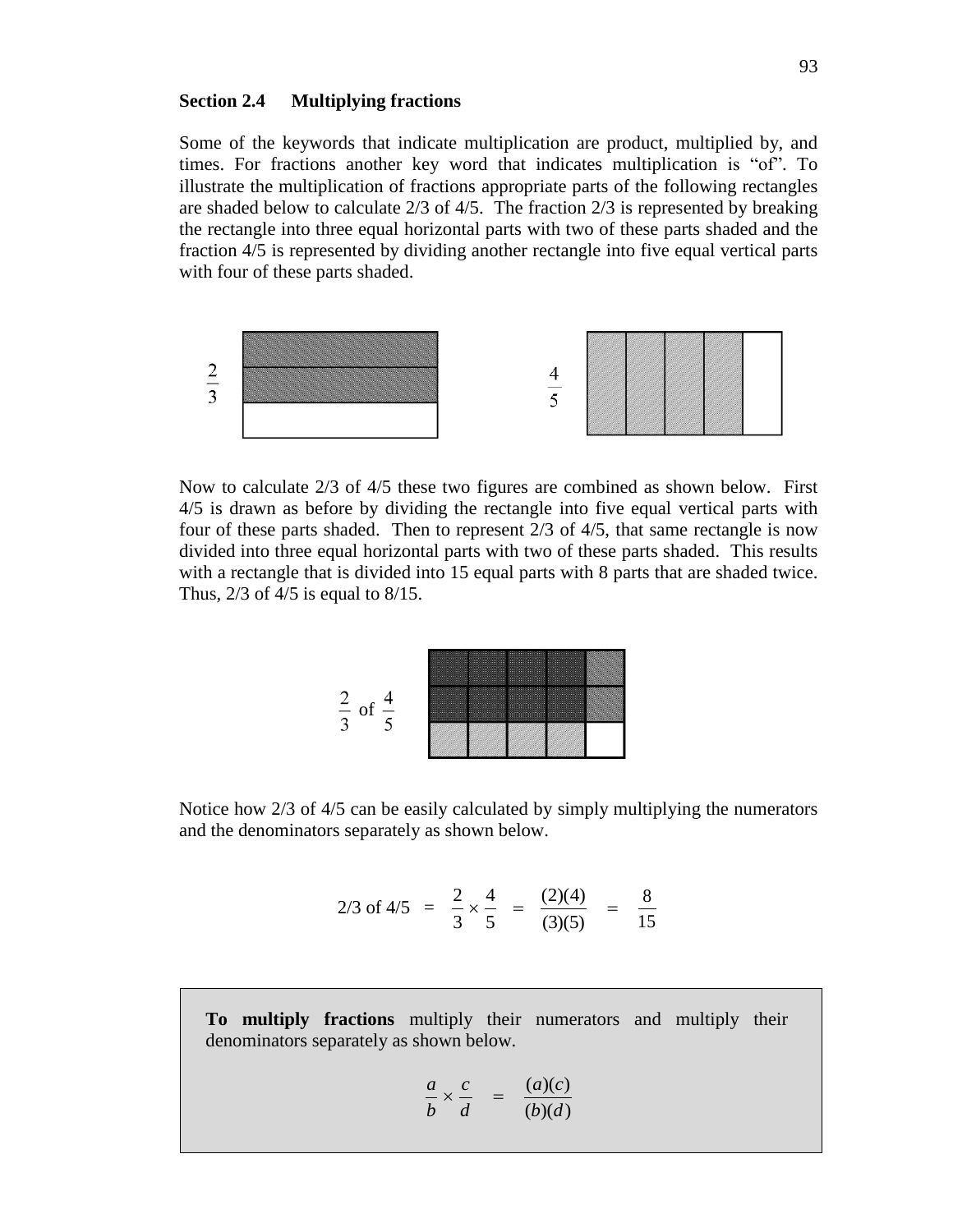#### 94 **Chapter Two**

2

Example 1 Evaluate the following: 
$$
\frac{3}{4} \times \frac{5}{8}
$$
 2/5 of 8/11  $\left(\frac{5}{7}\right)$ 

Multiply the numerators 3 and 5 and the denominators 4 and 8 separately.

$$
\frac{3}{4} \times \frac{5}{8} = \frac{(3)(5)}{(4)(8)} = \frac{15}{32}
$$

Multiply the numerators 2 and 8 and the denominators 5 and 11 separately.

$$
\frac{2}{5} \text{ of } \frac{8}{11} = \frac{2}{5} \cdot \frac{8}{11} = \frac{(2)(8)}{(5)(11)} = \frac{16}{55}
$$

First write 5/7 squared in expanded form as a product with two factors of 5/7. Multiply the numerators 5 and 5 and the denominators 7 and 7 separately.

$$
\left(\frac{5}{7}\right)^2 = \frac{5}{7} \cdot \frac{5}{7} = \frac{(5)(5)}{(7)(7)} = \frac{25}{49}
$$

When multiplying fractions that have a numerator and denominator with a common factor, the resulting product will not be in reduced form. To demonstrate this below the product of 6/7 and 5/9 is calculated. Since the numerator 6 and denominator 9 have a common factor of 3, the product 30/63 resulting from multiplying the numerators and denominators is not in simplest terms and can be reduced.

$$
\frac{6}{7} \times \frac{5}{9} = \frac{(6)(5)}{(7)(9)} = \frac{30}{63} = \frac{(10)(3)}{(21)(3)} = \frac{10}{21}
$$

To multiply fractions that have a numerator and denominator with a common factor it is more efficient to cancel out any common factors first and then multiply the remaining numerators and denominators. Reducing first then multiplying will result with a product that is in reduced form. Below the product of 6/7 and 5/9 is again calculated but this time the GCF 3 of the numerator 6 and denominator 9 is factored out and canceled before the remaining numerators and denominators are multiplied.

$$
\frac{6}{7} \times \frac{5}{9} = \frac{(6)(5)}{(7)(9)} = \frac{(2)(3)(5)}{(7)(3)(3)} = \frac{10}{21}
$$

## **To multiply fractions**

First cancel any common factors shared by a numerator and denominator and then multiply the remaining numerators and denominators separately.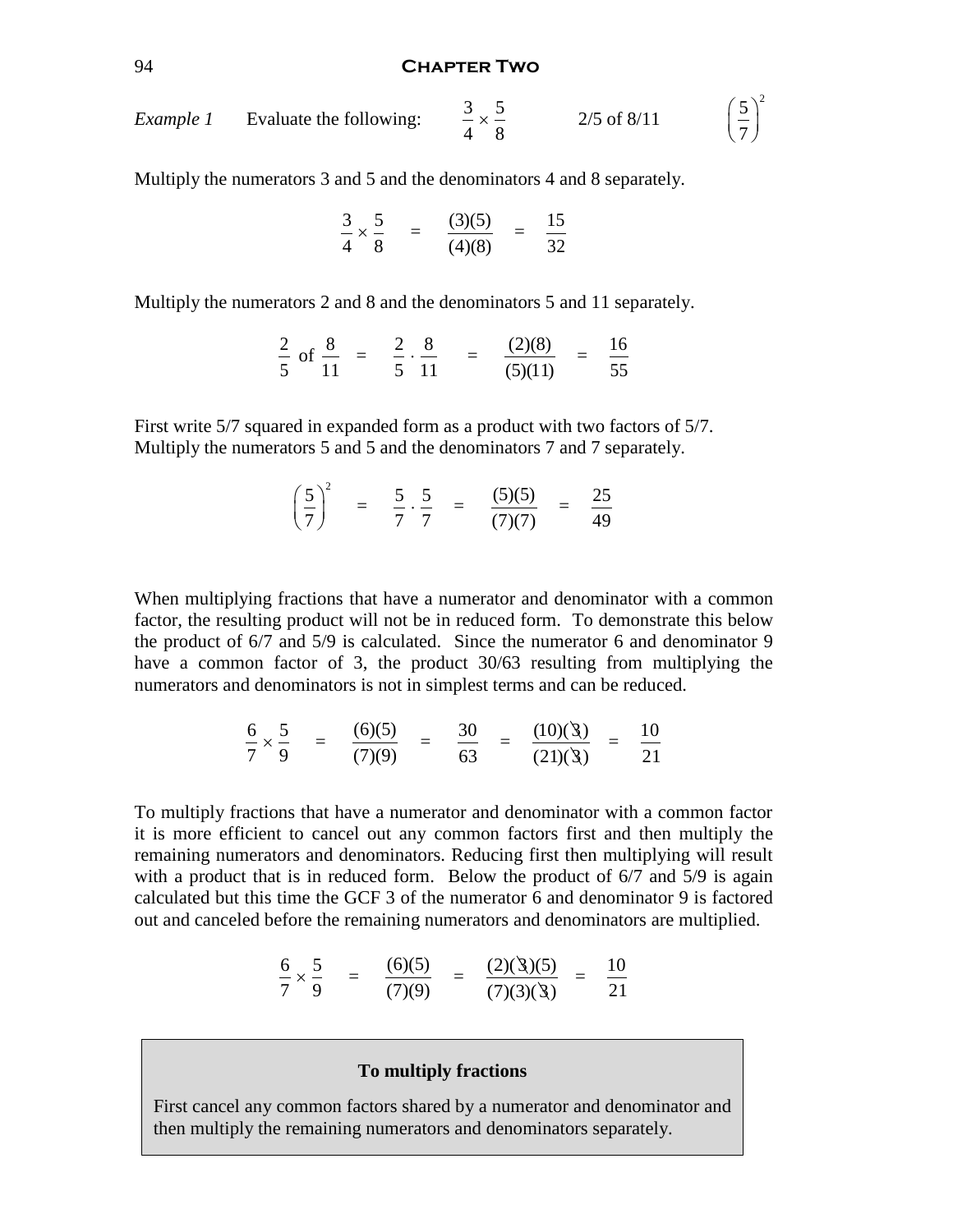## **Section 2.4 Multiplying fractions 95**

|  | <i>Example 2</i> Evaluate the following: | 4 10    |       |  |
|--|------------------------------------------|---------|-------|--|
|  |                                          | $- x -$ |       |  |
|  |                                          | 15 13   | 21 10 |  |

The numerator 10 and denominator 15 have a common factor of 5. First factor out and cancel the 5 and then multiply the remaining numerators and denominators.

$$
\frac{4}{15} \times \frac{10}{13} = \frac{(4)(10)}{(15)(13)} = \frac{(4)(2)(5)}{(3)(5)(13)} = \frac{8}{39}
$$

The numerator 8 and denominator 10 have a common factor of 2 and the numerator 7 and denominator 21 have a common factor of 7. First factor out and cancel the 2 and 7 and then multiply the remaining numerators and denominators.

$$
\frac{8}{21} \cdot \frac{7}{10} = \frac{(8)(7)}{(21)(10)} = \frac{(4)(\cancel{2})(\cancel{7})}{(3)(\cancel{7})(5)(\cancel{2})} = \frac{4}{15}
$$

The cancellation method to reduce a fraction is a shortcut notation in which both the numerator and denominator are both divided by a common divisor with the resulting quotients written above the crossed out numerator and below the crossed out denominator. This same cancellation shortcut is used to multiply fractions that have a numerator and denominator with a common factor. The same fractions in the previous problem are multiplied below using **the cancellation method**.

|  | <i>Example 3</i> Evaluate the following: | $4 \quad 10$ |       |
|--|------------------------------------------|--------------|-------|
|  |                                          | $- x -$      |       |
|  |                                          | 15 13        | 21 10 |

The numerator 10 and denominator 15 have a common factor of 5, so divide both the numerator 10 and denominator 15 by their greatest common factor 5. Now multiply the remaining numerators and denominators separately.

$$
\frac{4}{15} \times \frac{10}{13} = \frac{4}{\cancel{15}} \times \frac{\cancel{10}^2}{13} = \frac{8}{39}
$$

The numerator 8 and denominator 10 have a common factor of 2, so divide both the numerator 8 and denominator 10 by their GCF 2. The numerator 7 and denominator 21 have a common factor of 7, so divide both the numerator 7 and denominator 21 by their GCF 7. Now multiply the remaining numerators and denominators.

$$
\frac{8}{21} \cdot \frac{7}{10} = \frac{\stackrel{4}{\cancel{8}}}{\stackrel{\ddots}{\cancel{2}}}\cdot \frac{\stackrel{1}{\cancel{7}}}{\cancel{10}} = \frac{4}{15}
$$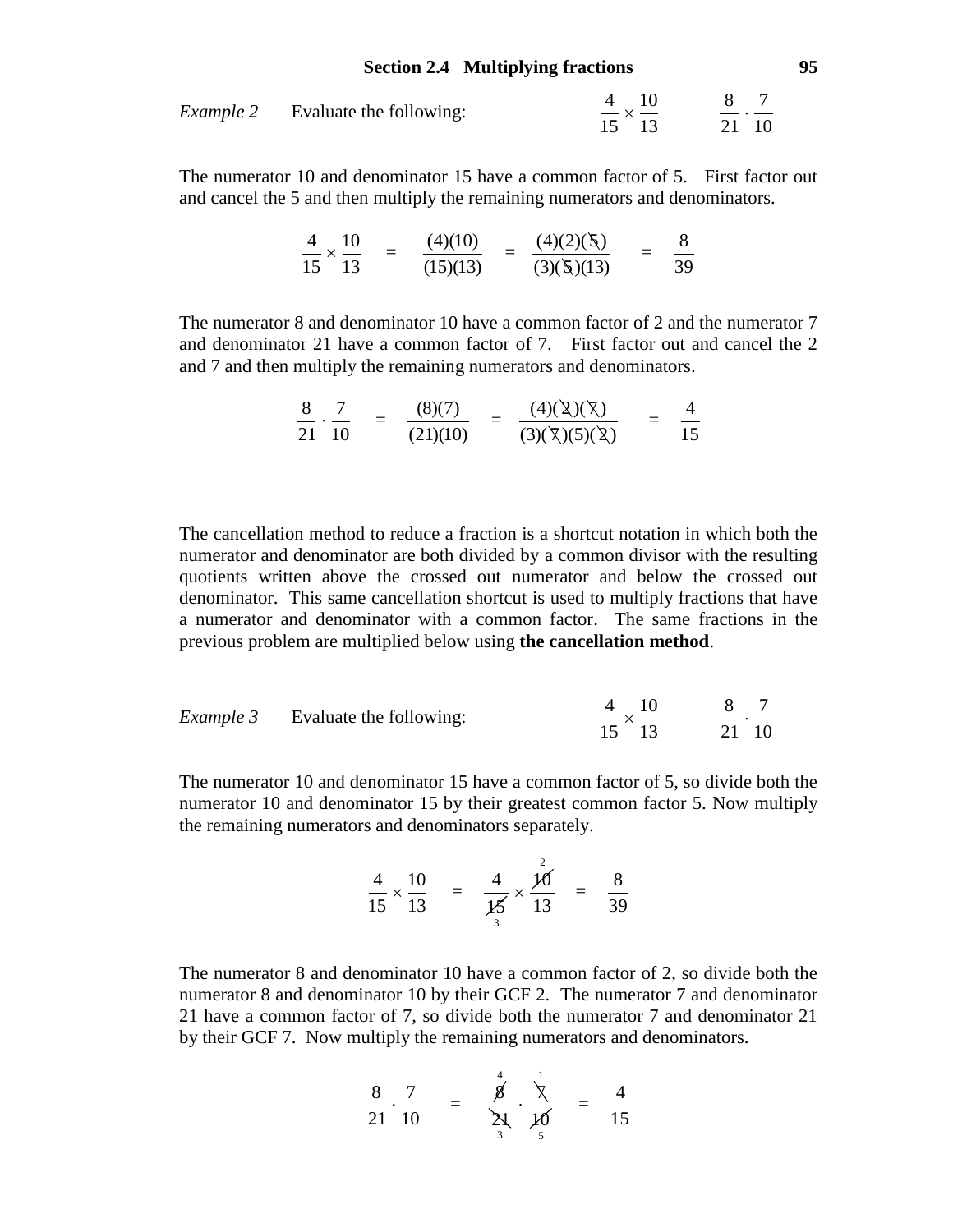#### 96 **Chapter Two**

*Example 4* Find the area of the rectangle drawn below.

3/4 yd 1/2 yd

The area of the rectangle 3/8 square yards is calculated below by multiplying the length times the width of this rectangle.

$$
\left(\frac{3}{4} \text{ yd}\right)\left(\frac{1}{2} \text{ yd}\right) = \frac{(3)(1)}{(4)(2)} \text{ yd}^2 = \frac{3}{8} \text{ yd}^2 \text{ or } \frac{3}{8} \text{ sq yd}
$$

The multiplication of fractions is easily extended to a product with three or more fractions by simply multiply all the numerators and denominators separately.

Example 5 Evaluate the following: 
$$
\frac{2}{5} \cdot \frac{7}{9} \cdot \frac{3}{4}
$$
  $\left(\frac{2}{3}\right)^3$   $\left(\frac{7}{32}\right)\left(\frac{4}{5}\right)\left(\frac{2}{3}\right)$ 

The numerator 2 and denominator 4 have a common factor of 2, so divide both the numerator 2 and denominator 4 by their GCF 2. The numerator 3 and denominator 9 have a common factor of 3, so divide both the numerator 3 and denominator 9 by their GCF 3. Now multiply the remaining numerators and denominators separately.

$$
\frac{2}{5} \cdot \frac{7}{9} \cdot \frac{3}{4} = \frac{1}{5} \cdot \frac{7}{9} \cdot \frac{7}{4} = \frac{7}{30}
$$

1

First write 2/3 cubed in expanded form as a product with three factors of 2/3. Since the numerators and denominators do not have a common factor beside one simply multiply the numerators and the denominators separately.

$$
\left(\frac{2}{3}\right)^3 = \left(\frac{2}{3}\right)\left(\frac{2}{3}\right)\left(\frac{2}{3}\right) = \frac{(2)(2)(2)}{(3)(3)(3)} = \frac{8}{27}
$$

The numerator 4 and denominator 32 have a common factor of 4, so divide both the numerator 4 and denominator 32 by their GCF 4. The numerator 2 and the new denominator 8 have a common denominator of 2, so divide both the numerator 2 and denominator 8 by their GCF 2. Now multiply the remaining numerators and denominators separately.

$$
\left(\frac{7}{32}\right)\left(\frac{4}{5}\right)\left(\frac{2}{3}\right) = \frac{7}{32} \cdot \frac{4}{5} \cdot \frac{4}{3} = \frac{7}{60}
$$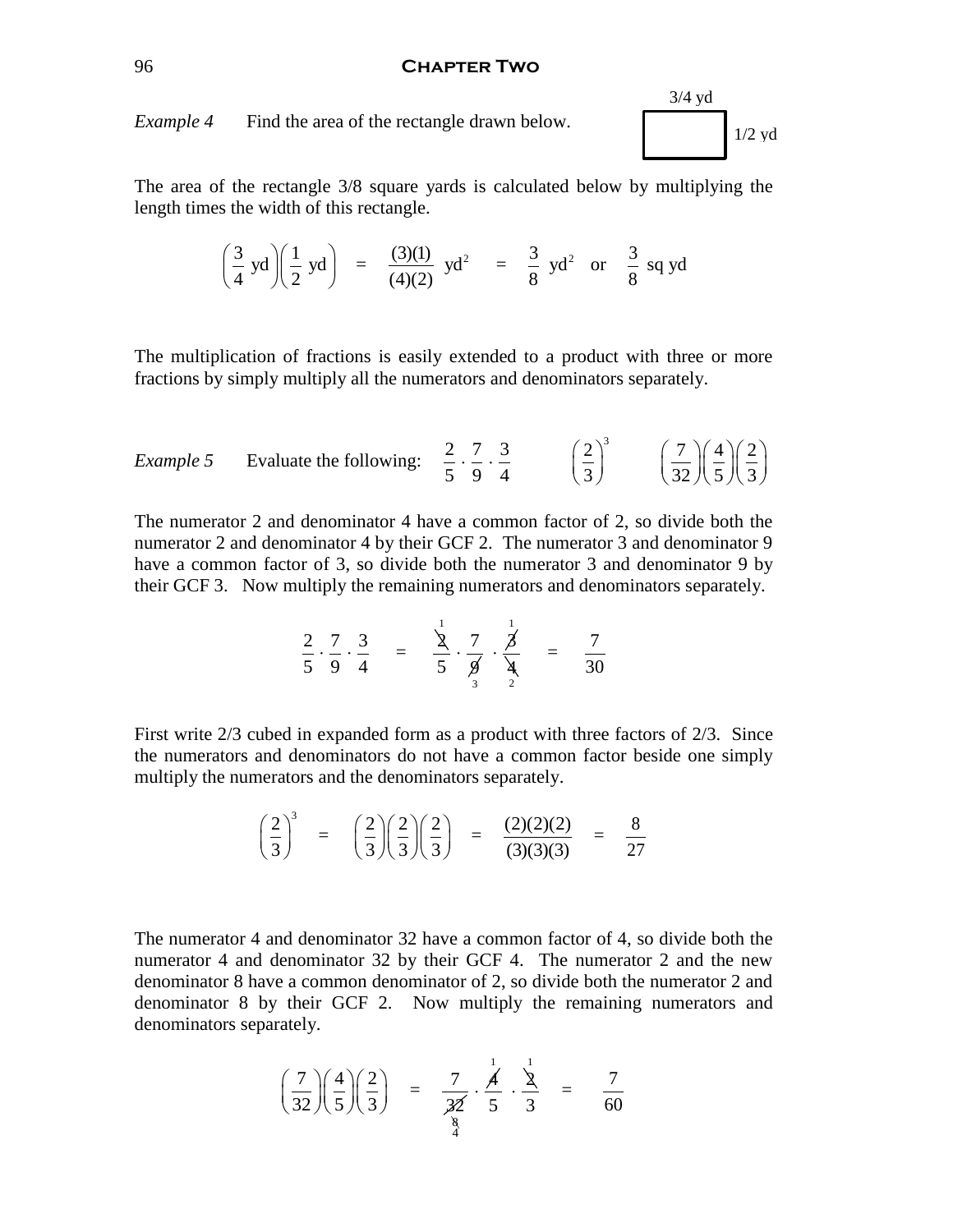To multiply fractions involving mixed numbers or whole numbers first convert the mixed numbers and whole numbers into improper fractions then multiply the resulting fractions as previously done.

Example 6 Evaluate the following: 
$$
\left(4\frac{2}{3}\right)\left(\frac{5}{7}\right)
$$
  $2\frac{2}{5} \times 1\frac{3}{4}$   $\frac{4}{5}(30)$ 

First convert the mixed number into an improper fraction. The numerator 14 and denominator 7 have a common factor of 7, so divide both the numerator 14 and denominator 7 by their GCF 7. Then multiply the remaining numerators and denominators separately and write the final answer as a mixed number.

$$
\left(4\frac{2}{3}\right)\left(\frac{5}{7}\right) = \frac{14}{3}\cdot\frac{5}{7} = \frac{\cancel{14}}{3}\cdot\frac{5}{\cancel{7}} = \frac{10}{3} = 3\frac{1}{3}
$$

First convert both mixed numbers into improper fractions. The numerator 12 and denominator 4 have a common factor of 4, so divide both the numerator 12 and denominator 4 by their GCF 4. Then multiply the remaining numerators and denominators separately and write the final answer as a mixed number.

$$
2\frac{2}{5} \times 1\frac{3}{4} = \frac{12}{5} \cdot \frac{7}{4} = \frac{\cancel{12}}{5} \cdot \frac{7}{\cancel{4}} = \frac{21}{5} = 4\frac{1}{5}
$$

 $\overline{3}$ 

First write 30 as the improper fraction 30/1. The numerator 30 and denominator 5 have a common factor of 5, so divide both the numerator 30 and denominator 5 by their GCF 5. Then multiply the remaining numerators and denominators separately and write the final answer as a counting number.

$$
\frac{4}{5}(30) = \frac{4}{5} \cdot \frac{30}{1} = \frac{4}{5} \cdot \frac{30}{1} = \frac{24}{1} = 24
$$

*Example 7* Find the area of a rectangle with length 4 2/3 feet and width 1 1/4 feet

The area of this rectangle 5 5/6 square feet is calculated below by multiplying the length times the width of this rectangle.

$$
\left(4\frac{2}{3}ft\right)\left(1\frac{1}{4}ft\right) = \frac{14}{3}\cdot\frac{5}{4}ft^2 = \frac{\cancel{14}}{3}\cdot\frac{5}{\cancel{4}}ft^2 = \frac{35}{6}ft^2 = 5\frac{5}{6} \text{ sq ft}
$$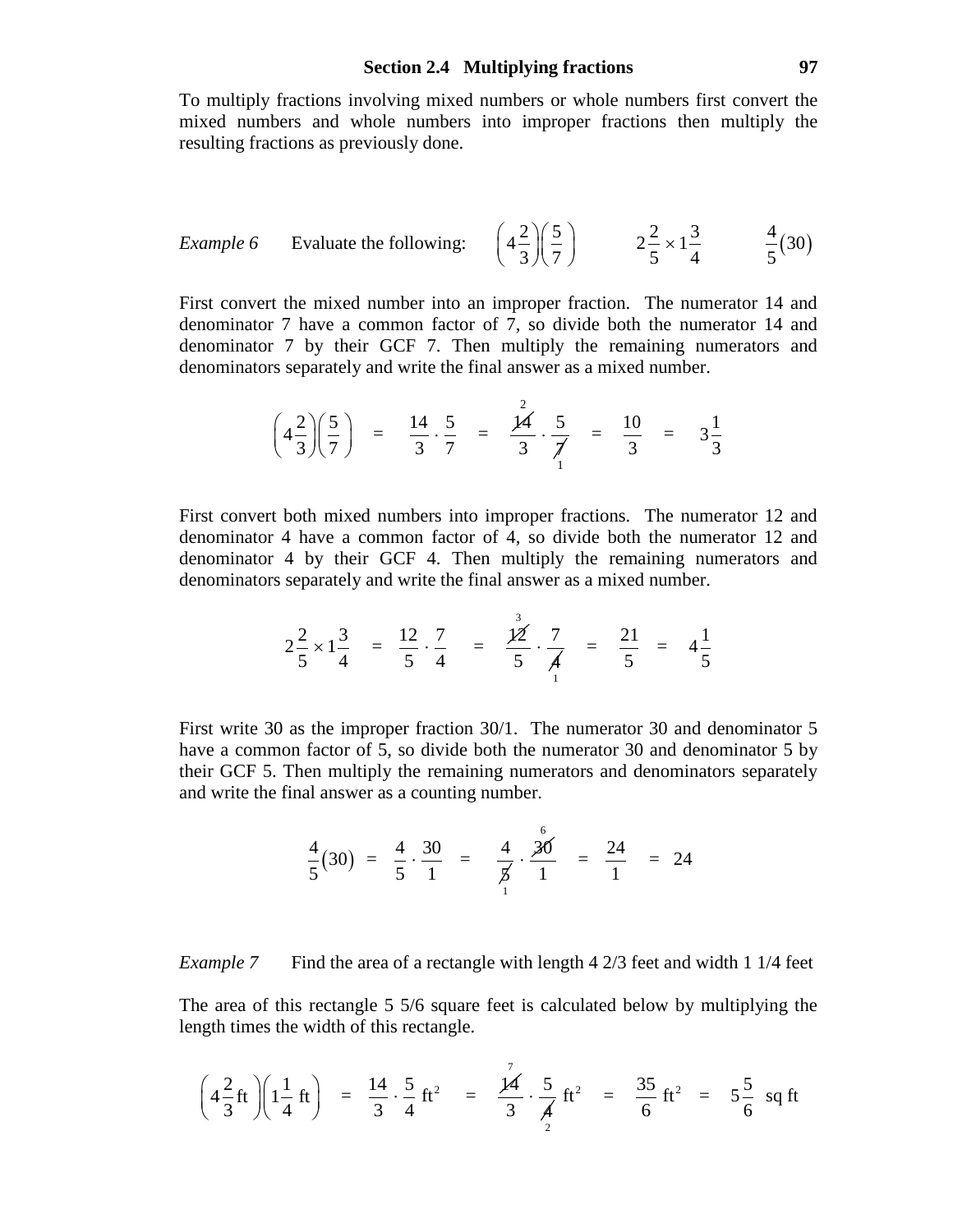#### 98 **Chapter Two**

*Example 8* A community college has a total of approximately 10,000 students with about one fifth of the total students being fulltime students. How many fulltime students are attending this college? How many nonfulltime students are attending this college?

Fulltime students are 1/5 of the 10,000 total students. The number of fulltime students is modeled by the product  $(1/5)(10,000)$ . As shown below, this college had approximately 2000 fulltime that semester.

$$
\frac{1}{5}(10,000) = \frac{1}{5} \cdot \frac{10,000}{1} = \frac{1}{5} \cdot \frac{10,000}{1} = \frac{2000}{1} = 2000
$$

To find the number of non-fulltime students, subtract 2000 the number of fulltime students from 10,000 the total number of students. Since  $10,000 - 2000$  equals 8000, this college has approximately 8000 non-fulltime students.

*Example 9* For a home loan by MortgagesRus the maximum monthly mortgage payment approved is one fourth of the applicant's monthly household income. Find the maximum approved monthly mortgage payment for Josie whose household income is \$4800.

The maximum monthly mortgage payment for Josie is 1/4 of her monthly house household income which is \$4800. Her maximum monthly approved mortgage payment is modeled by the product (1/4)(4800). As shown below, Josie's maximum monthly mortgage payment is \$1200 per month.

$$
\frac{1}{4}(4800) = \frac{1}{4} \cdot \frac{4800}{1} = \frac{1}{4} \cdot \frac{4800}{1} = \frac{1200}{1} = 1200
$$

*Example 10* Lyle completed a five kilometer race in 36 minutes. Jamie who trains daily ran in the same race and finished in 2/3 of the time that Lyle did. What was Jamie's time to complete this race?

Jamie's time is 2/3 of Lyle's time which is 36 minute. Her time is modeled by the product (2/3)(36). As shown below, Jamie completed the race in 24 minutes.

$$
\frac{2}{3}(36) = \frac{2}{3} \cdot \frac{36}{1} = \frac{2}{3} \cdot \frac{36}{1} = \frac{24}{1} = 24
$$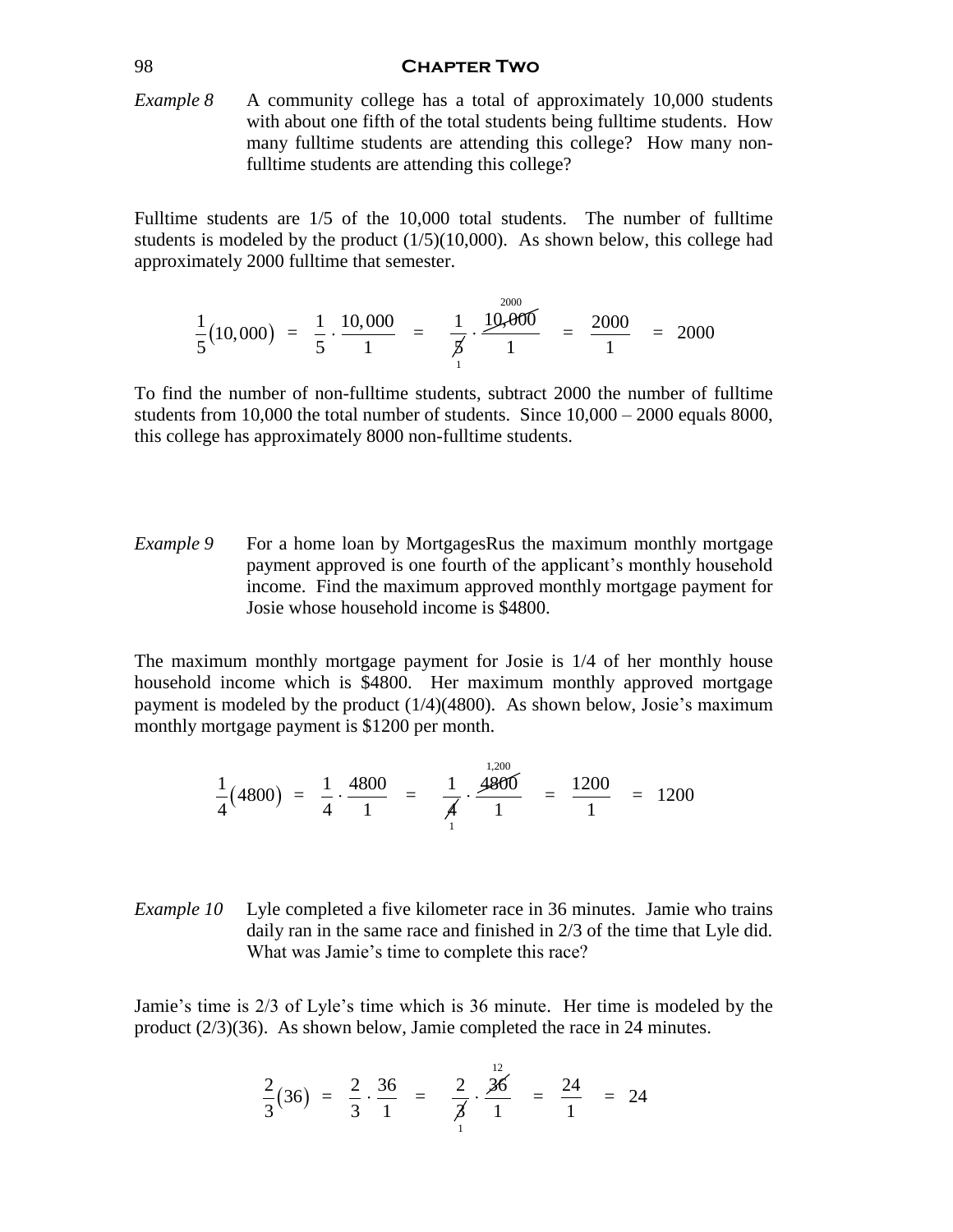*Example 11* The following pie chart gives the fraction of students at a state university who bike, walk, bus, or drive to campus. If approximately 12,000 students attend this university, estimate how many students drive to campus? How many bike to campus?



Two fifths of the 12,000 students drive to campus. So as shown below approximately 4800 students drive to campus.

$$
\frac{2}{5}(12,000) = \frac{2}{5} \cdot \frac{12,000}{1} = \frac{2}{5} \cdot \frac{12,000}{1} = \frac{4800}{1} = 4800
$$

Three tenths of the 12,000 students bike to campus. So as shown below approximately 3600 students bike to campus

$$
\frac{3}{10}(12,000) = \frac{3}{10} \cdot \frac{12,000}{1} = \frac{3}{10} \cdot \frac{12,000}{1} = \frac{3600}{1} = 3600
$$

- *Example 12* Below is a recipe for one loaf of bread. How much flour is needed to make two loaves? How much milk is needed to make three loaves?
- 3 2/3 cups flour
- 1 1/2 teaspoons yeast
- 2 teaspoons sugar
- 2 teaspoons oil
- 1 1/3 cups milk
- 1 1/2 teaspoons salt

To find the flour for two loaves, double the 3 2/3 cups of flour. As shown below, 7 1/3 cups of flour are needed to make two loaves of this bread.

$$
(2)\left(3\frac{2}{3}\right) = \frac{2}{1}\cdot\frac{11}{3} = \frac{22}{3} = 7\frac{1}{3}
$$

To find the milk for three loaves, triple the 1 1/3 cups of milk. As shown below, 4 cups of milk are needed to make three loaves of this bread.

$$
(3)\left(1\frac{1}{3}\right) = \frac{3}{1}\cdot\frac{4}{3} = \frac{\cancel{3}^1}{1}\cdot\frac{4}{\cancel{3}_1} = \frac{4}{1} = 4
$$

1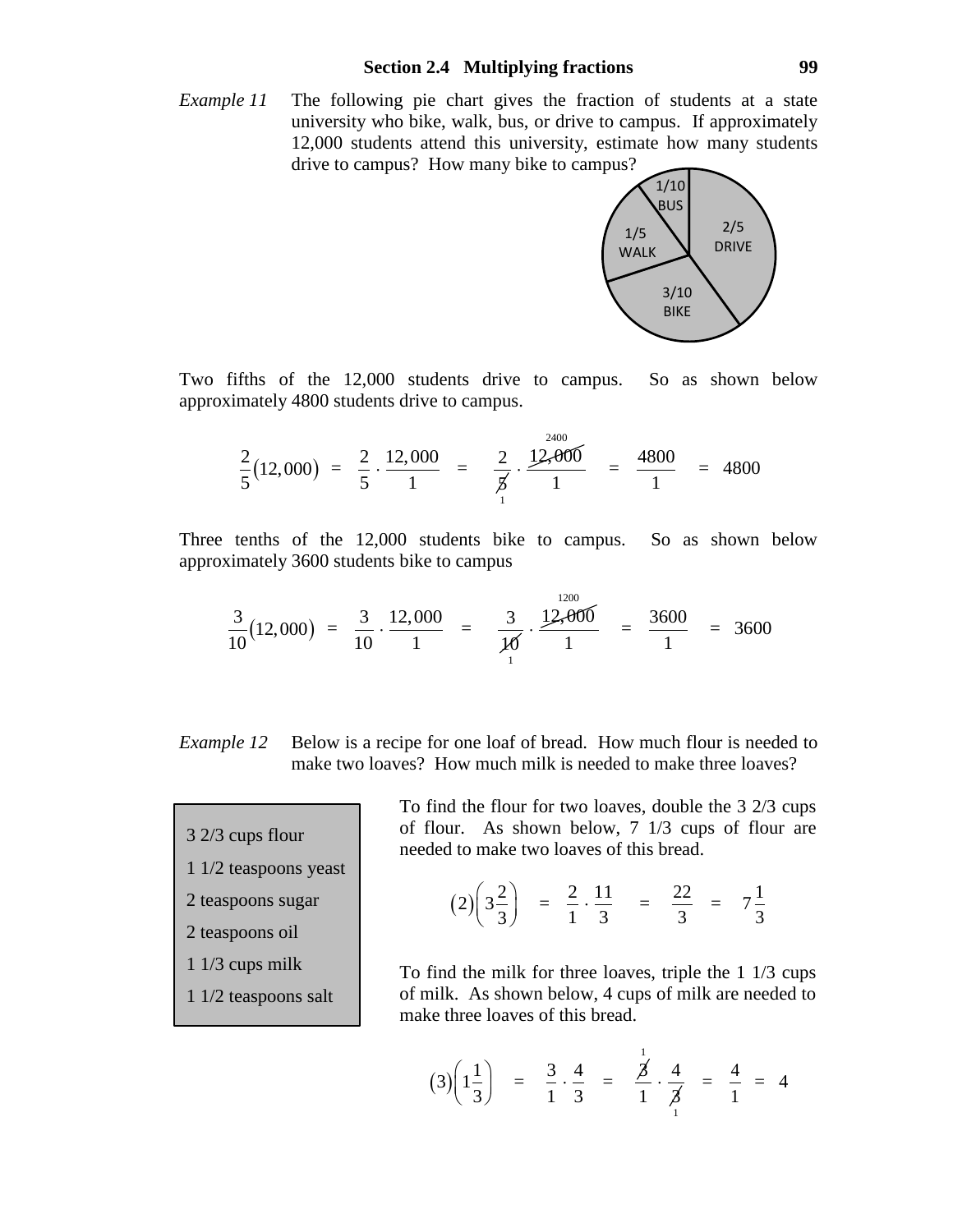|     | 1-33 Evaluate the following and write the final answers in reduced form.       |     |                                                                                |     |                                                       |  |
|-----|--------------------------------------------------------------------------------|-----|--------------------------------------------------------------------------------|-----|-------------------------------------------------------|--|
|     | 1. $\frac{2}{5} \times \frac{7}{9}$                                            |     | 2. $rac{5}{6}$ of $rac{1}{7}$                                                  |     | 3. $\left(\frac{4}{5}\right)^2$                       |  |
|     | 4. $\left(\frac{8}{9}\right)^2$                                                |     | 5. $\frac{6}{7} \cdot \frac{5}{9}$                                             |     | 6. $\left(\frac{3}{8}\right)\left(\frac{4}{7}\right)$ |  |
|     | 7. $\frac{1}{2}$ of $\frac{4}{5}$                                              |     | 8. $\frac{7}{15} \cdot \frac{1}{14}$                                           |     | 9. $\frac{8}{15} \times \frac{5}{12}$                 |  |
|     | 10. $\frac{4}{9} \cdot \frac{3}{8}$                                            |     | 11. $\frac{2}{3}$ of $\frac{9}{10}$                                            |     | 12. $rac{5}{8} \times \frac{6}{15}$                   |  |
|     | 13. $\left(\frac{25}{14}\right)\left(\frac{21}{30}\right)$                     |     | 14. $\frac{1}{3} \times \frac{9}{16}$                                          |     | 15. $\frac{1}{3} \cdot \frac{5}{6} \cdot \frac{2}{7}$ |  |
|     | 16. $\left(\frac{3}{4}\right)\left(\frac{8}{9}\right)\left(\frac{1}{5}\right)$ |     | 17. $\left(\frac{2}{3}\right)^3$                                               |     | 18. $\left(\frac{1}{5}\right)^3$                      |  |
|     | 19. $\frac{3}{10} \times \frac{7}{8} \times \frac{15}{14}$                     |     | 20. $\left(\frac{4}{9}\right)\left(\frac{1}{8}\right)\left(\frac{3}{5}\right)$ |     | 21. $\frac{1}{4}(2400)$                               |  |
| 22. | One fifth of 1000                                                              | 23. | One eighth of 400                                                              |     | 24. $\frac{2}{3}$ of 90                               |  |
|     | 25. $\frac{5}{8}$ of 2400                                                      | 26. | Three fourths of 32                                                            | 27. | Four fifths of 80                                     |  |
|     | 28. $2\frac{1}{3} \cdot \frac{5}{14}$                                          |     | 29. $\left(3\frac{3}{4}\right)\left(\frac{2}{5}\right)$                        |     | 30. $4\frac{1}{2} \times \frac{6}{7}$                 |  |
|     | 31. $1\frac{1}{4}\cdot 2\frac{1}{6}$                                           |     | 32. $\left(4\frac{3}{8}\right)\left(1\frac{1}{10}\right)$                      |     | 33. $1\frac{2}{3} \times 2\frac{2}{5}$                |  |

# **Exercises 2.4**

34-43 Solve the following application problems. Show the calculations.

34. A staircase is being built with each stair having a height of 7 1/2 inches. How high will the staircase rise if it will consist of 12 stairs?

35. On a map, the scale is 200 miles per every inch. How far apart in miles are two cities which are 3 1/4 inches apart on the map?

36. Approximately two thirds of the people surveyed supported a measure. If 600 total people were surveyed, estimate how many supported the measure? How many did not support the measure?